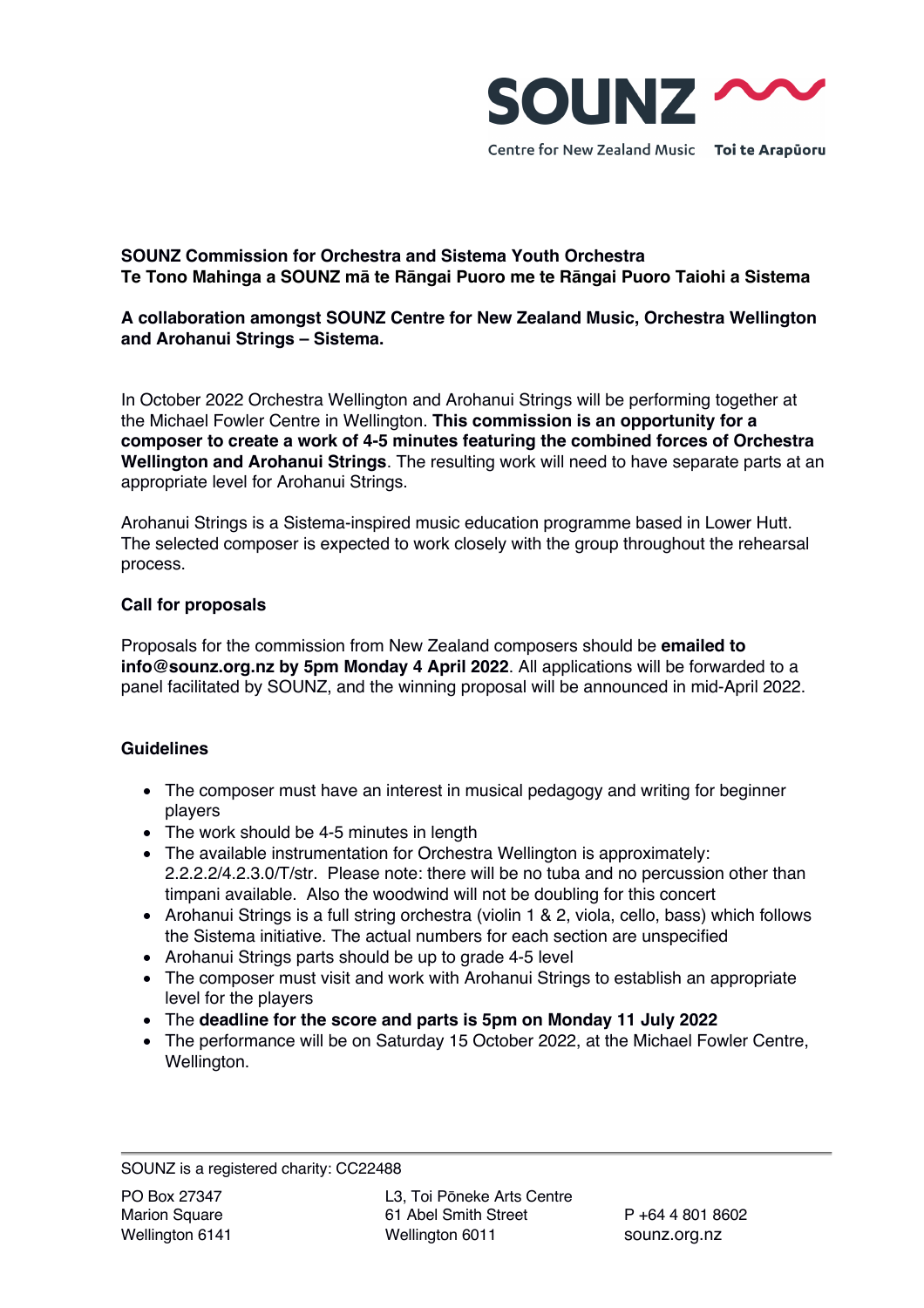The composer will receive a commission fee of \$2,000 and this will be split into two payments of \$1,000 each – the first of which will be paid upon the awarding of the commission, and the final payment of \$1,000 will be paid upon successful completion of the commission and delivery of all scores and parts by the due date. The composer will also receive one return airfare to Wellington from within New Zealand to attend a workshop with Arohanui Strings.

NB. There will be no additional reimbursement for travel and/or accommodation expenses.

The attached form must be accompanied with your application, which should include:

- a biography and CV of the composer
- a proposal for the commission, including an indication of how the composer intends to create a work which integrates the forces of Orchestra Wellington and Arohanui Strings
- an outline of how the composer will work with Arohanui Strings to compose a work which is at an appropriate level for the string orchestra, and which will integrate with Orchestra Wellington.

Composers are welcome to contact SOUNZ for further information in relation to this project at info@sounz.org.nz.